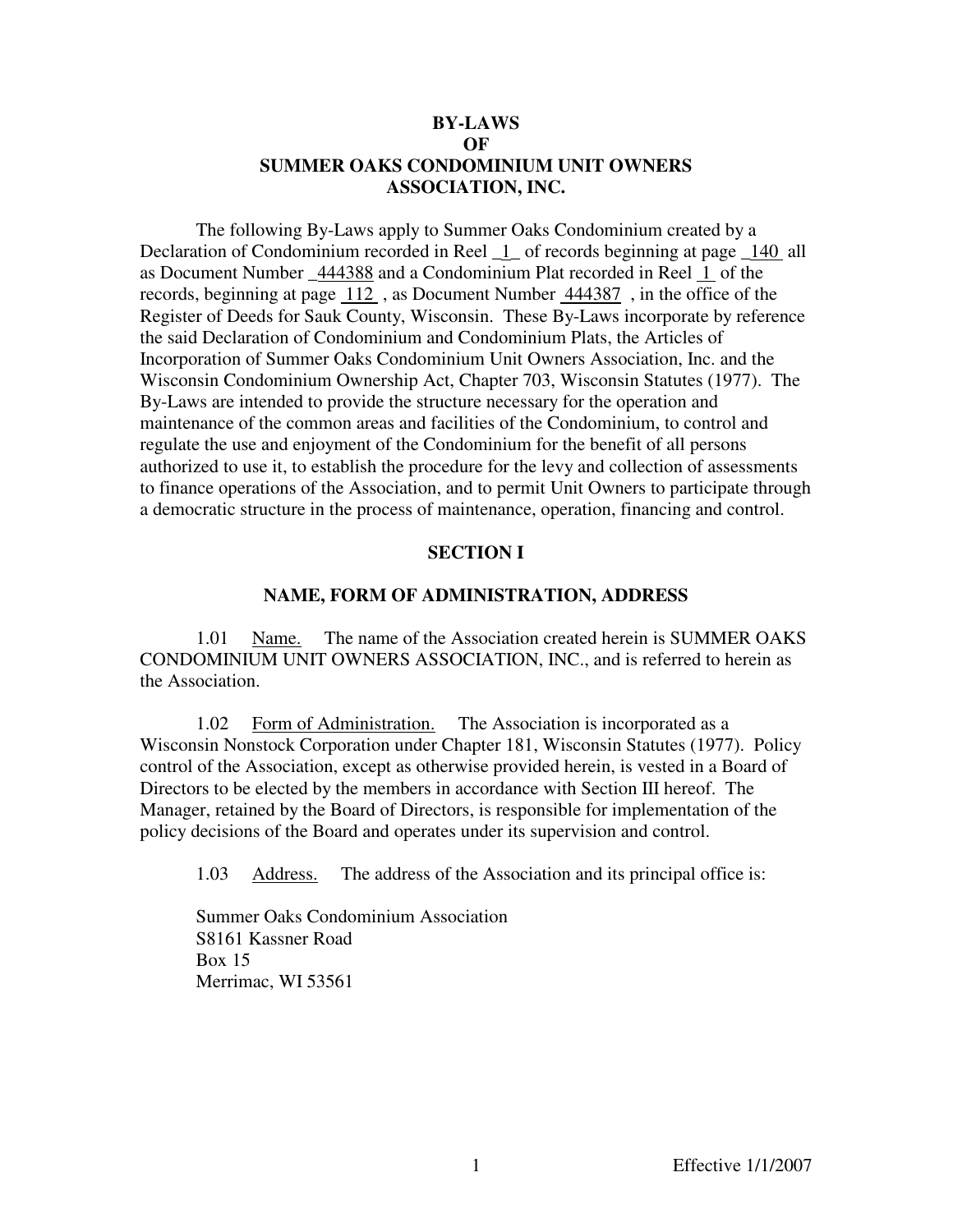## **SECTION II**

### **MEMBERS, RIGHTS AND OBLIGATIONS, MEETINGS**

 2.01 Members. All Unit Owners in the Condominium are, by the fact of ownership of their unit, members of the Association. As such, they are granted all rights and subject to all obligations of membership as created herein.

- (1) Upon conveyance or other transfer of a Unit Owner's interest in a Unit, the transferor ceases to be a member of the Association and the transferee becomes a member. The Association shall maintain a roster of the names and addresses of all Unit Owners and upon conveyance or other transfer it shall be the responsibility of the transferee to notify the Association of the information necessary to keep the roster current.
- (2) The Association shall also maintain a roster of holders of security interests in Units and shall provide such notices regarding the Unit encumbered and the affairs of the Condominium, as a unit mortgagee requests or the law requires. Unit Owners are responsible for providing the information necessary to keep this roster current.

2.02 Annual Meeting. The annual meeting of the Association shall be held on the first Saturday of October and each year at a time and location selected by the Board of Directors.

2.03 Special Meetings. Special meetings may be held at any time on the call of the President or on written request to the Association by Owners of not less than 20% interest in the Common Elements. Special meetings held on written request as provided herein shall be conducted within forty-five (45) days of the date of receipt of the request unless it specifies a longer period.

2.04 Notice of Meetings. The Secretary of the Association shall give written notice of every meeting to every member at least fourteen (14) days before the date set for such meeting.

- (1) Content of Notice. The notice shall state whether the meeting is an annual or special meeting, the authority for the call of the meeting, the place, date, and hour of the meeting and, where required, the purposes or questions to be considered at the meeting.
- (2) Delivery of Notice. The notice shall be given by the delivery of a copy to the member personally or by mailing the notice to the member at this address as it appears on the Association roster, postage prepaid.
- (3) Failure to Receive Notice. If notice is given as provided hereunder, the failure of any member to receive actual notice shall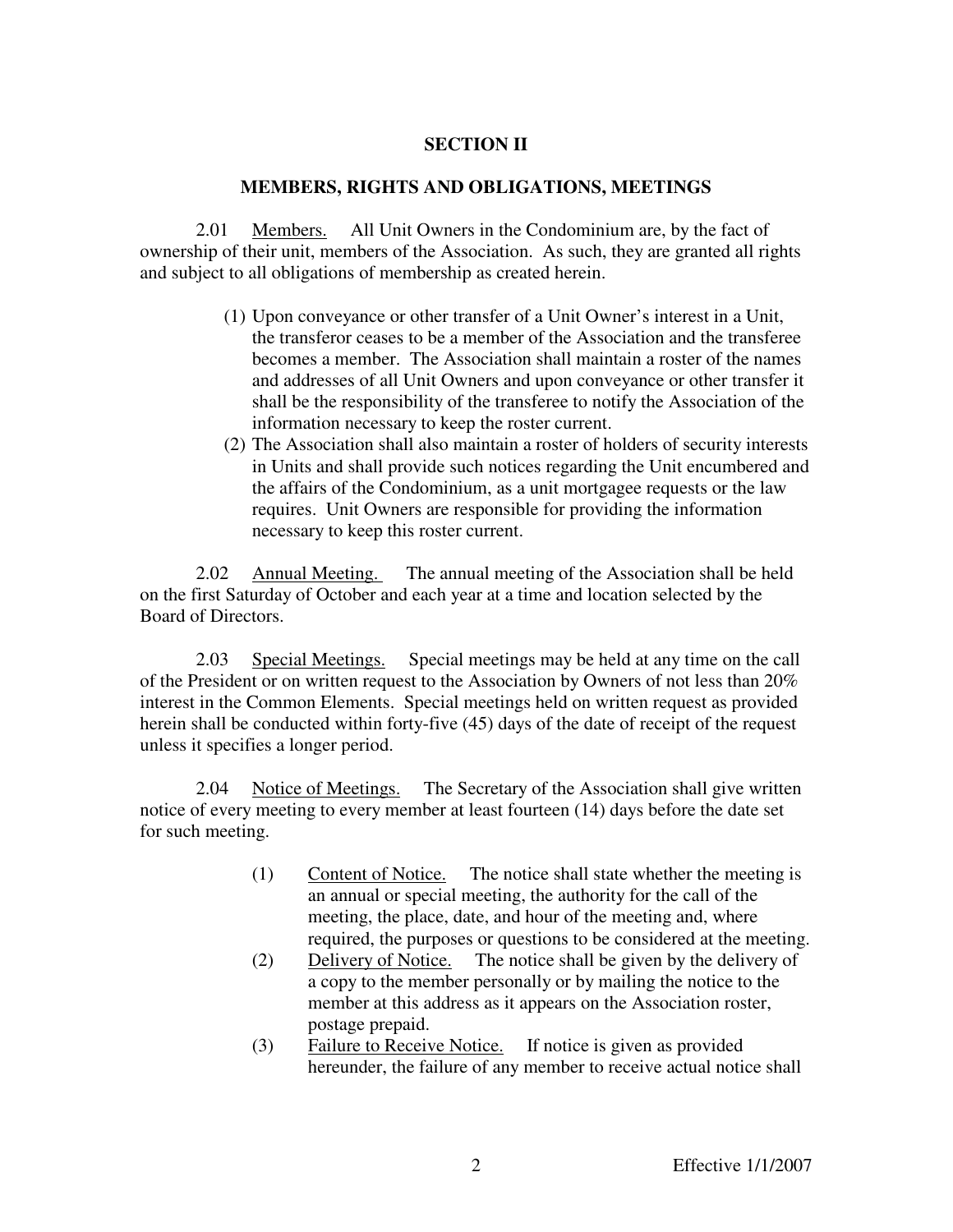not invalidate the meeting or any proceedings conducted at the meeting.

- (4) Holders of Security Interests. Upon any written request to the Secretary of the Association, the holder of any recorded security interest in any Unit in the Condominium may obtain a copy of any notice permitted or required to be given by these By-Laws from the date of receipt of the request until such request is withdrawn or the security interest is discharged of record. Notice shall be given to all holders of security interests of proposed amendments to the Declaration.
- (5) Waiver of Notice. The presence of any member in person or by proxy, shall be deemed a waiver of notice as to such member unless such member objects at the opening of the meeting to the holding of the meeting because of the failure to give proper notice. Members may waive notice of any meeting in writing to the Secretary.

2.05 Quorum. The presence of a majority of Unit votes whether in person or by proxy constitutes a quorum.

2.06 Voting. Voting is on the basis of Unit votes. Each Unit is entitled to cast one indivisible vote without regard to the number of persons who have an ownership interest in the Unit. The vote for each Unit may be cast as agreed by the persons who have an ownership interest in the Unit and if only one such person is present, it is presumed that person has the right to cast the Unit vote unless there is contrary evidence presented. In the event the owners of a unit cannot agree on the manner in which the vote is to be cast, no vote may be accepted from that Unit.

- (1) Proxies. A member may give another person authority to represent him and vote on his behalf at meetings of the Association. Such proxy must be in writing, dated and signed by the member, and filed with the Secretary. Except for a proxy to a mortgagee of the Unit involved, no proxy is valid for more than 180 days after its date, however, a member may renew his proxy by filing a new proxy with the Secretary. A proxy may grant full or limited voting rights and may contain instructions, which shall be binding on the proxy holder.
- (2) Representatives. Any personal representative, executor or administrator of the estate of any member, or guardian or trustee for any member, may exercise such member's voting rights. Such person shall file an affidavit or other such proof of his status with the Secretary.
- (3) Suspension. Voting rights may be suspended by the vote of the Association's Board of Directors in accordance with the Declaration and no person who is not on the Association's roster of Unit Owners may vote unless such person holds a proxy from one who appears on the roster.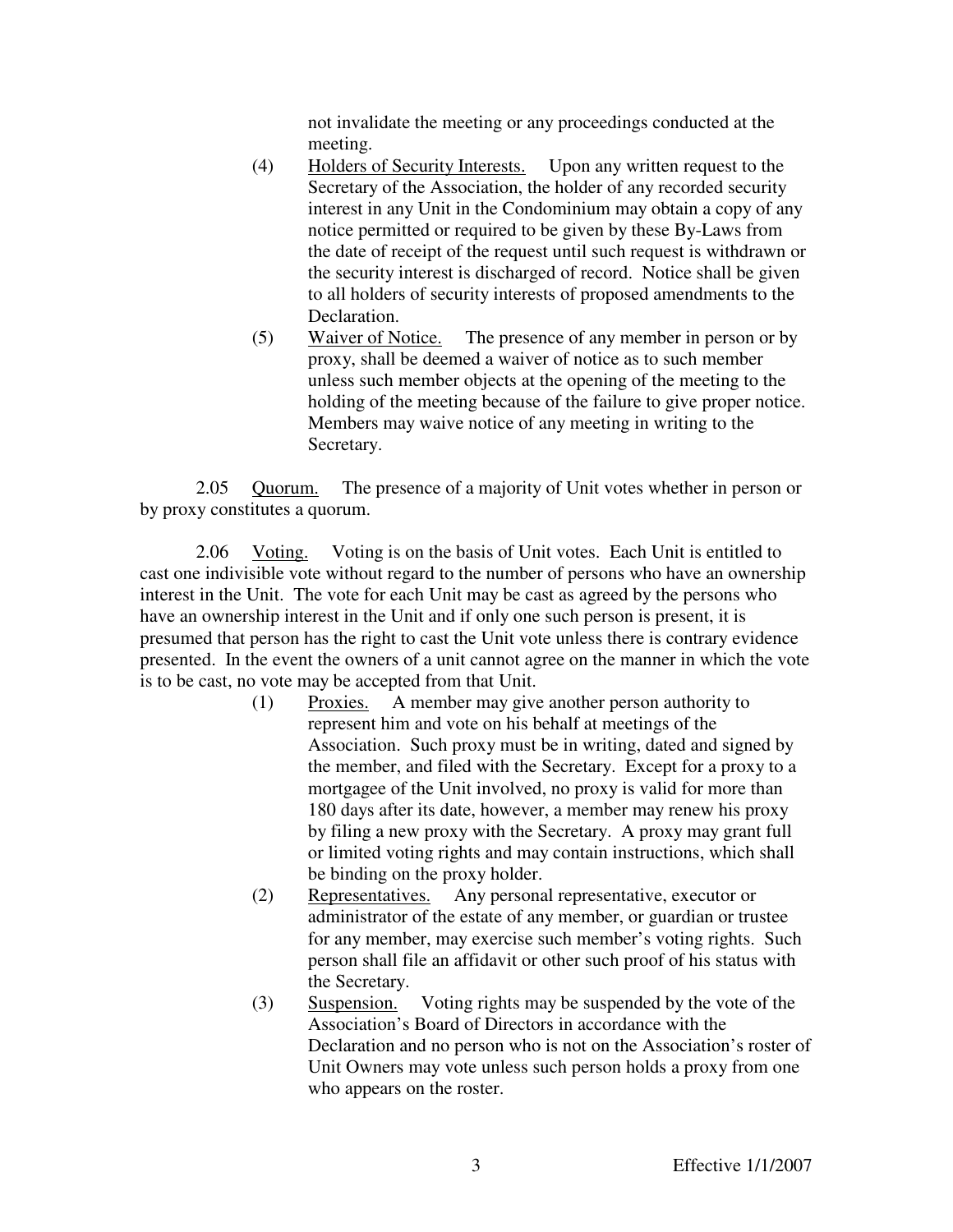2.07 Unanimous Consent without Meeting. Any action required or permitted by these By-Laws or any provision of law to be taken at a meeting of the Association, may be taken without a meeting if a consent in writing, setting forth the action so taken, is signed by all of the members entitled to vote with respect to the subject matter thereof.

2.08 Adjournment. Any meeting of the Association may be adjourned from time to time and to set place and time as may be determined by a majority vote of those present, whether or not a quorum is present. No further announcement of the time or place of the adjournment meeting is required.

2.09 Order of Business. The order of business at all annual meetings is as follows:

- (a) Roll Call
- (b) Proof of Notice
- (c) Proof of Quorum
- (d) Reading of Minutes of Preceding Annual Meeting
- (e) Report of Officers
- (f) Report of Committees
- (g) Election of Board of Directors
- (h) Unfinished Business
- (i) New Business
- (j) Approval of Budget
- (k) Such Other Business as may be Brought Before the Members
- (l) Adjournment

The order of business at all special meetings is determined by the President. Any meeting shall be conducted pursuant to Robert's Rules of Order, Newly Revised.

 2.10 Reserved Rights. Election of directors, amendment of the By-Laws, borrowing funds, acquiring or conveying any interest in real estate, final approval of the annual budget, and levying of special assessments are reserved to vote by the members.

# **SECTION III**

## **BOARD OF DIRECTORS**

 3.01 Number and Qualification. The affairs of the Association are governed by a Board of Directors composed of seven (7) directors. All directors must be Unit Owners.

 3.02 Election. Directors are elected by Unit votes at the annual meeting of the Association. Those candidates receiving the greatest number of votes from among the candidates running for the available Board positions shall be elected, notwithstanding the fact that they do not receive a majority of the votes cast. Each Unit has one vote for each vacancy on the Board and cumulative voting shall not be allowed.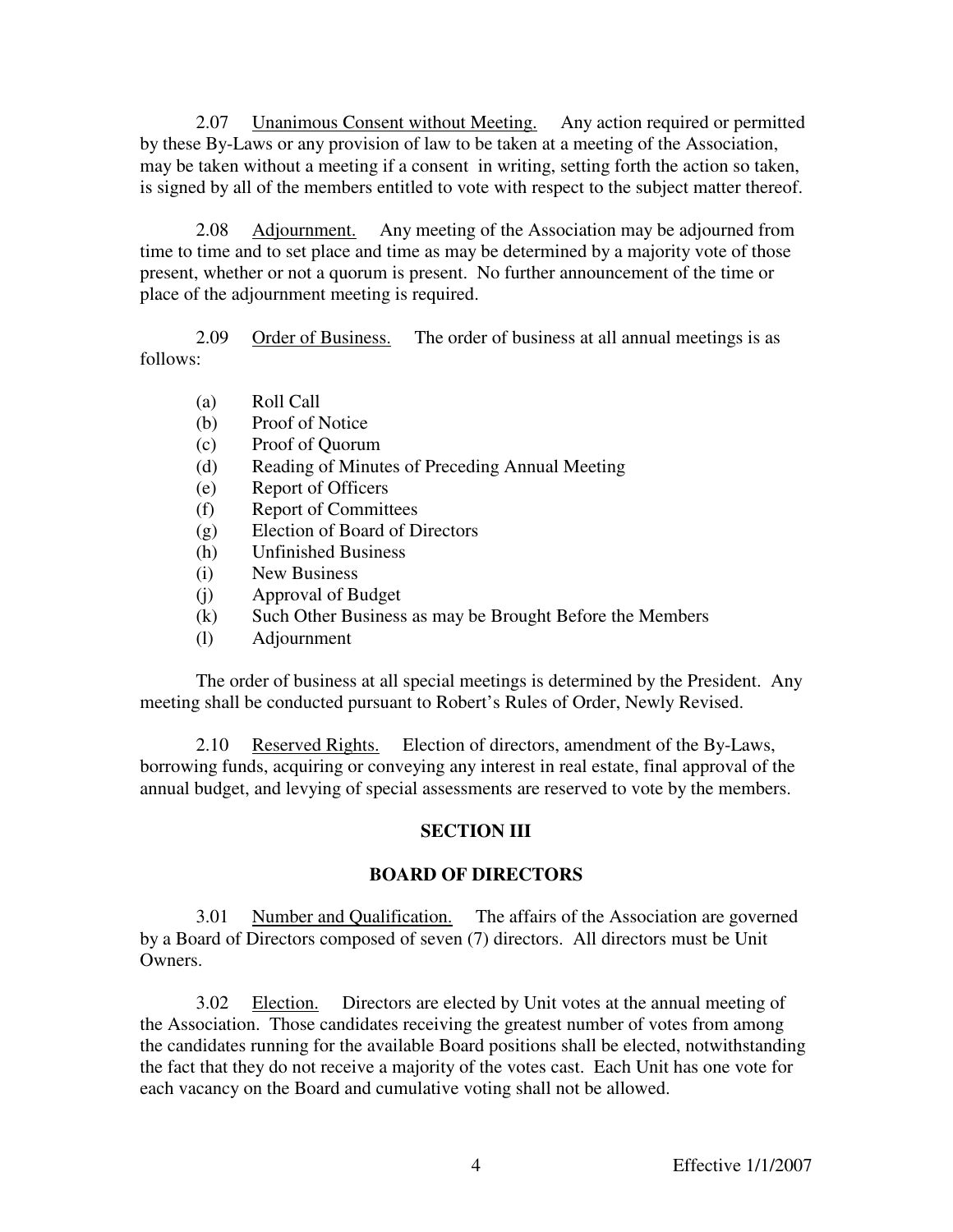3.02.01 Classes of Directors. The directors shall be divided into classes. The number of directors shall be such that, commencing with the annual meeting in calendar year 2001, two members thereof shall be elected to serve as Cycle A Members for three years; two members thereof shall be elected to serve as Cycle B members for three years; three members thereof shall be elected to serve as Cycle C Members for three years; subject to the provisions of Section 3.02.02 below. Then, upon expiration of the term of each class of directors, the new directors shall be elected for a full three years.

 3.02.02 Declarant Retention of Two Seats Pursuant to Section IIIA, Interim Control. Section 3A.09 of the By-Laws reserves two seats on the Board of Directors to the Declarant until all the Units have been sold by the Declarant. Until such time as the Declarant is no longer entitled to retain these two seat on the Board of Directors, Declarants' two seat shall be deemed to be Cycle C seats and the number of seats open in such class for election shall be adjusted accordingly.

3.03 Is repealed.

3.04 Vacancies. Vacancies on the Board of Directors caused by any reason shall be filled by vote of a majority of the remaining directors, even though they may constitute less than quorum. Each director so elected serves as a director until a successor is elected at the next annual meeting. The absence of any director at three consecutive meetings of the Board shall constitute a resignation by that director; and the vacancy so created shall be filled as hereinbefore provided.

3.05 Removal of Directors. Directors may be removed for cause by a majority of the Unit votes at any annual or special meeting of members, notice of which includes notice of the proposed removal.

3.06 Compensation. No compensation shall be paid to directors for their services as officers or directors.

3.07 Annual Meeting. The annual meeting of the Board of Directors shall be held immediately following the annual meeting of the Association. No notice is necessary to newly-elected directors in order to legally constitute such meeting, provided that a quorum of the directors is present.

3.08 Regular Meetings. Regular meetings of the Board of Directors shall be held at least quarterly. The time, place and manner of such regular meetings shall be as determined from time to time by resolution of the directors.

3.09 Special Meetings. Special meetings of the Board of Directors may be called by or at the request of the President or any two directors. The time, place and manner of such meetings is determined by the President.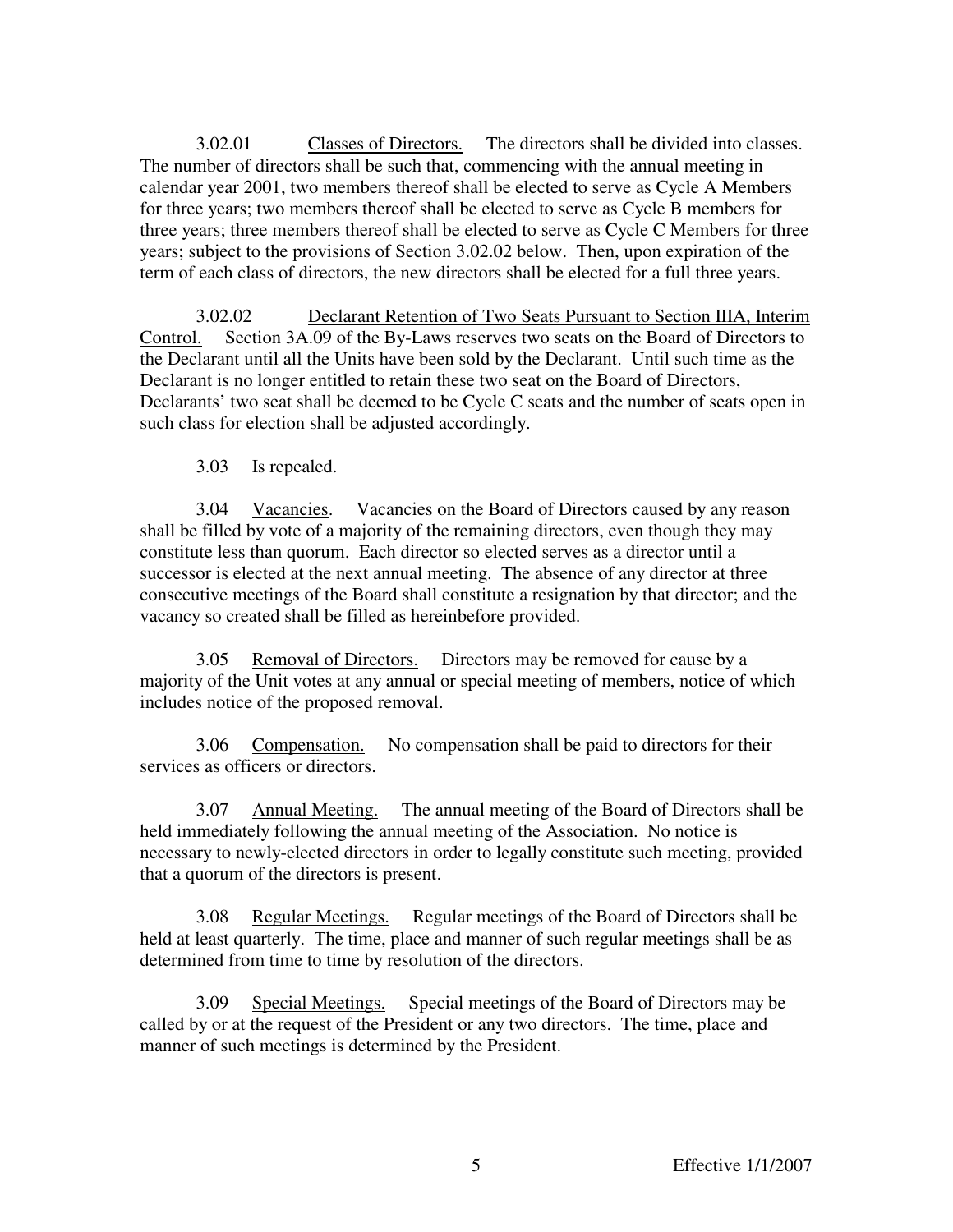3.10 Notice. Notice to all meetings of the Board of Directors must be given to each director, personally, or by mail, at least three (3) days prior to the date of such meeting.

3.11 Waiver of Notice. Before or at any meeting of the Board of Directors, any director may, in writing waive notice of such meeting and such waiver is deemed equivalent to the giving of such notice. Attendance by a director at any meeting of the Board is a waiver of notice to him of the time and place thereof. If all the directors are present at any meeting of the Board, no notice is required and any business may be transacted at such meeting.

3.12 Unanimous Consent without Meeting. Any action required or permitted by these By-Laws of any provision of law to be taken by the Board of Directors at a meeting may be taken without a meeting, if a consent in writing, setting forth the action taken, is signed by all of the directors then in office.

3.13 Quorum. At all meetings of the Board of Directors, a majority of the directors constitutes a quorum for the transaction of business, and the act of the majority of directors present at a meeting at which a quorum is present is the act of the Board of Directors. If, at any meeting of the Board of Directors, there is less than a quorum present, the majority of those present may adjourn the meeting from time to time. At any such adjourned meeting, any business which might have been transacted at the meeting as originally called may be transacted without further notice.

3.14 Open Meetings. Any Unit Owner may attend any annual, regular or special meeting of the Board of Directors.

3.15 Committees. The Board of Directors may, by resolution, designate one or more committees, each committee to include one or more directors elected by the Board of Directors, which to the extent provided in said resolution as initially adopted, and thereafter amended, shall have and may exercise, when the Board of Directors is not in session, the powers of the Board of Directors in the management and business affairs of the Condominium. The Board of Directors may elect one or more of its members to alternate membership of any such committee and such alternate members may take the place of any absent member or members at any meeting of such committee, upon request by the President or upon request by the chairman of such meeting.

> (1) By-Laws Committee. By-law Committee will be designated by the Board every two (2) years to review By-Laws and make recommendations.

3.16 Powers and Duties. The Board of Directors may exercise all powers of the Association not specifically reserved to the members and is responsible for establishing policies for the implementation of these policies by the Manager. The Board of Directors shall retain the Manager.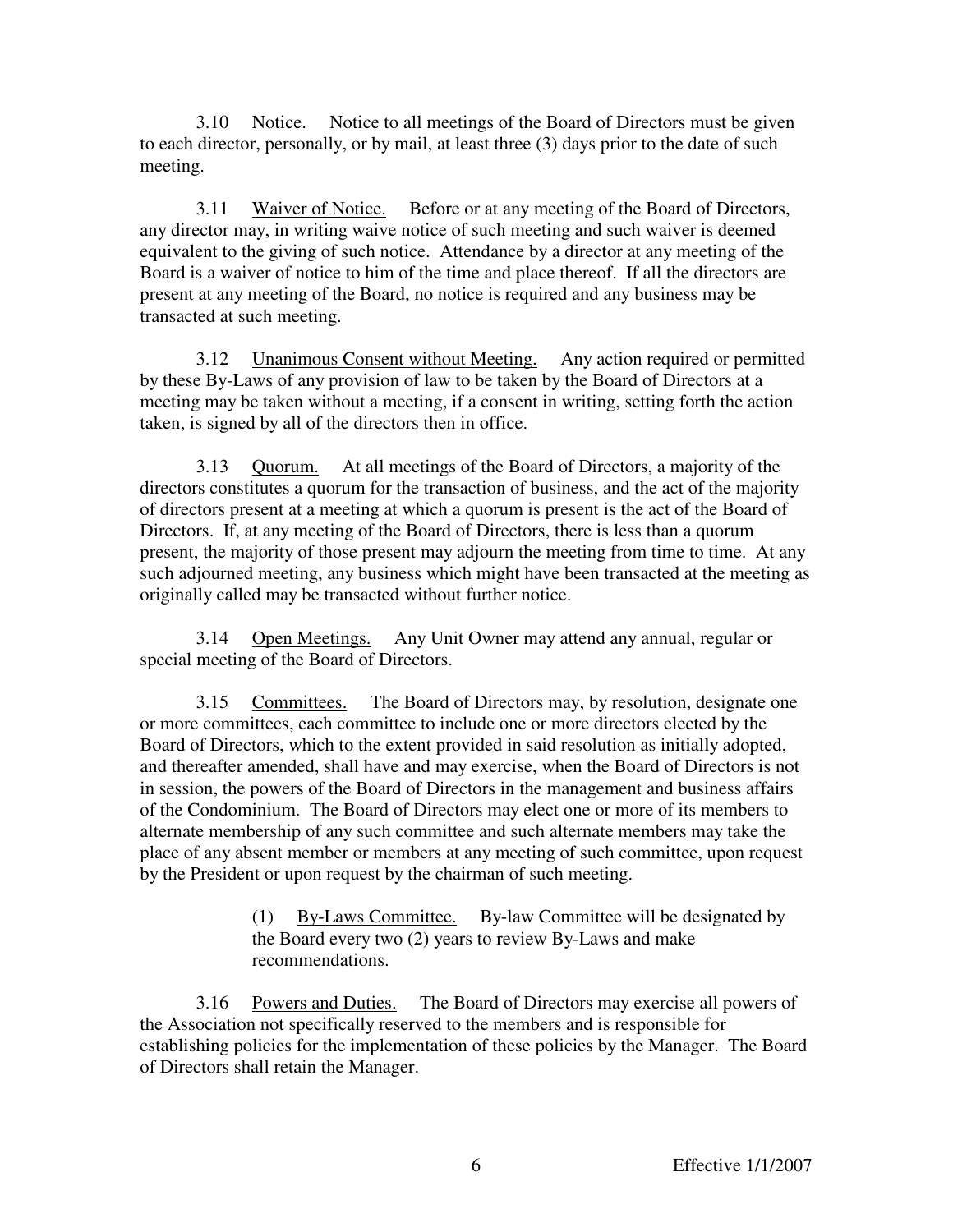(1) Rules. The Board of Directors shall adopt Rules for the regulation of use and enjoyment of the Condominium.

(2) Delinquencies. The Board of Directors may set a delinquency charge, stated in terms of a percentage rate not to exceed one and one half (1.5%) percent per month, on delinquent payments of special assessments. The Board of Directors may set a delinquency charge stated in terms of a whole dollar amount not to exceed twenty (\$20.00) per month, on delinquent payments of regular assessments.

(3) Insurance. Hazard insurance maintained by the Association must be maintained with an insurer licensed in Wisconsin and rated Best's Class VI or better, or Class V if it has a general policyholder's rating of A. Policies may not be subject to contribution or assessment, to special corporate action by the carrier to authorize payment of benefits or to limiting clauses other than insurance conditions on payment of benefits. The insurance maintained by the Association must provide at least fifteen (15) days' notice to Unit mortgagees or their assigns before a policy is reduced or cancelled.

- 3.17 Order of Business. The order of business at all meetings is as follows:
- (a) Roll Call
- (b) Proof of Notice
- (c) Proof of Quorum
- (d) Reading of Minutes of Preceding Meeting
- (e) Reports of Officers
- (f) Reports of Board of Committees
- (g) Unfinished Business
- (h) New Business
- (i) Adjournment

# **SECTION IIIA**

# **INTERIM CONTROL**

3A.01 Scope This Section provides for control of the operation of the Association during the development and the expansion of the Condominium. So long as any subsection of this Section is in effect, it controls and superseded any contrary provision of these By-Laws. The subsections of this Section are in effect until the soonest of: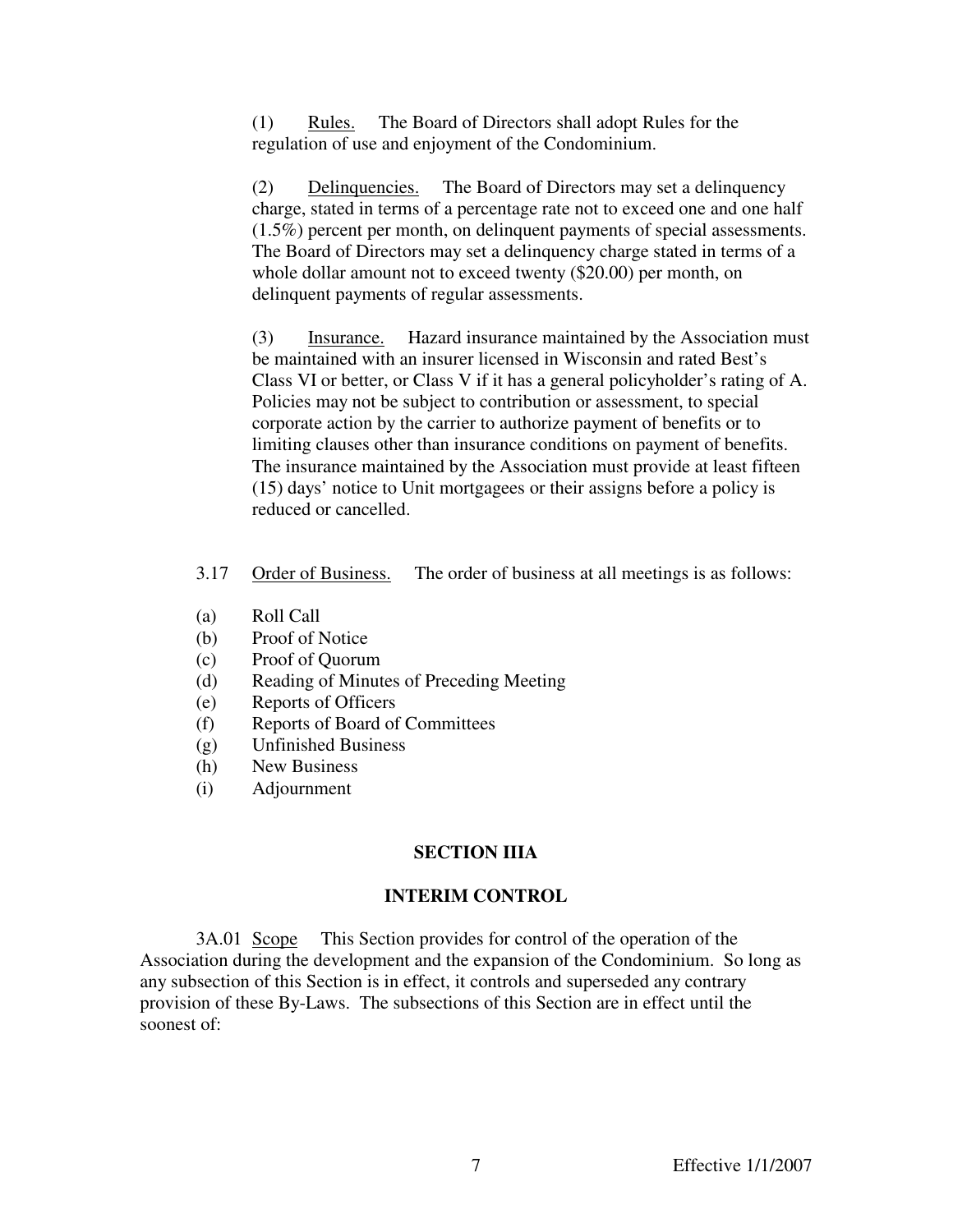- (1) Conveyance by Declarant of 75% of all the Units of the Condominium, both as presently constituted and as it may be expanded under rights reserved in the Declaration, to Unit Owners.
- (2) Termination of the subsection by an amendment of these By-Laws by Declarant under its rights hereunder.
- (3) Termination of the subsection in accordance with the provisions of this Section;

3A.02 Purpose. This Section is intended to vest in Declarant the powers necessary for it to assure that the Association and Condominium will operate in a manner consistent with Declarant's reserved rights to expand the Condominium and with its marketing of Units of the Condominium. This Section is also intended to give the Unit Owners a voice in the operation of the Association and the Condominium subject to the rights and interests of the Declarant, both to let the Unit Owners' interest be understood and to give the Unit Owners experience in governing the Association.

3A.03 Declarant Powers. So long as this subsection is in effect, Declarant has and may exercise all powers reserved by the By-Laws to the members or granted by the By-Laws to the Board of Directors.

3A.04 Initial Board of Directors. So long as this subsection is in effect, the Board of Directors shall consist of three (3) directors appointed by Declarant who need not be Unit Owners. Appropriate subsections of Section III apply to the operation of the Initial Board. This Board will serve until twenty-five (25%) percent of the Common Element Interest of the Condominium as initially constituted is conveyed by Declarant to Unit Owners. At that time the Interim Board of Directors takes office.

3A.05 Interim Board of Directors. At such time as twenty-five (25%) percent of the Common Element Interest of the Condominium is conveyed by Declarant to Unit Owners, the Board of Directors shall be expanded to consist of nine (9) directors, six (6) appointed by Declarant who need not be Unit Owners, and three (3) elected by and from among the Unit Owners for a term of (1) year. Election procedures for the elected members may be established by the Initial Board of Directors. Appropriate subsections of Section III of these By-Laws apply to the operation of the Interim Board.

3A.06 Turnover Date. Control of the Association shall be turned over from Declarant to a Board of Directors elected entirely by the Unit Owners at the earliest of the times stated in subsection  $3A.01(1) - (3)$ .

3A.07 Assumption of Control. Within 45 days after the turnover date the Association shall meet to elect directors under Section III hereof.

3A.08 Exemption. Until all Units have been sold by the Declarant, Declarant is exempt from the restrictions contained herein and the rules adopted hereunder.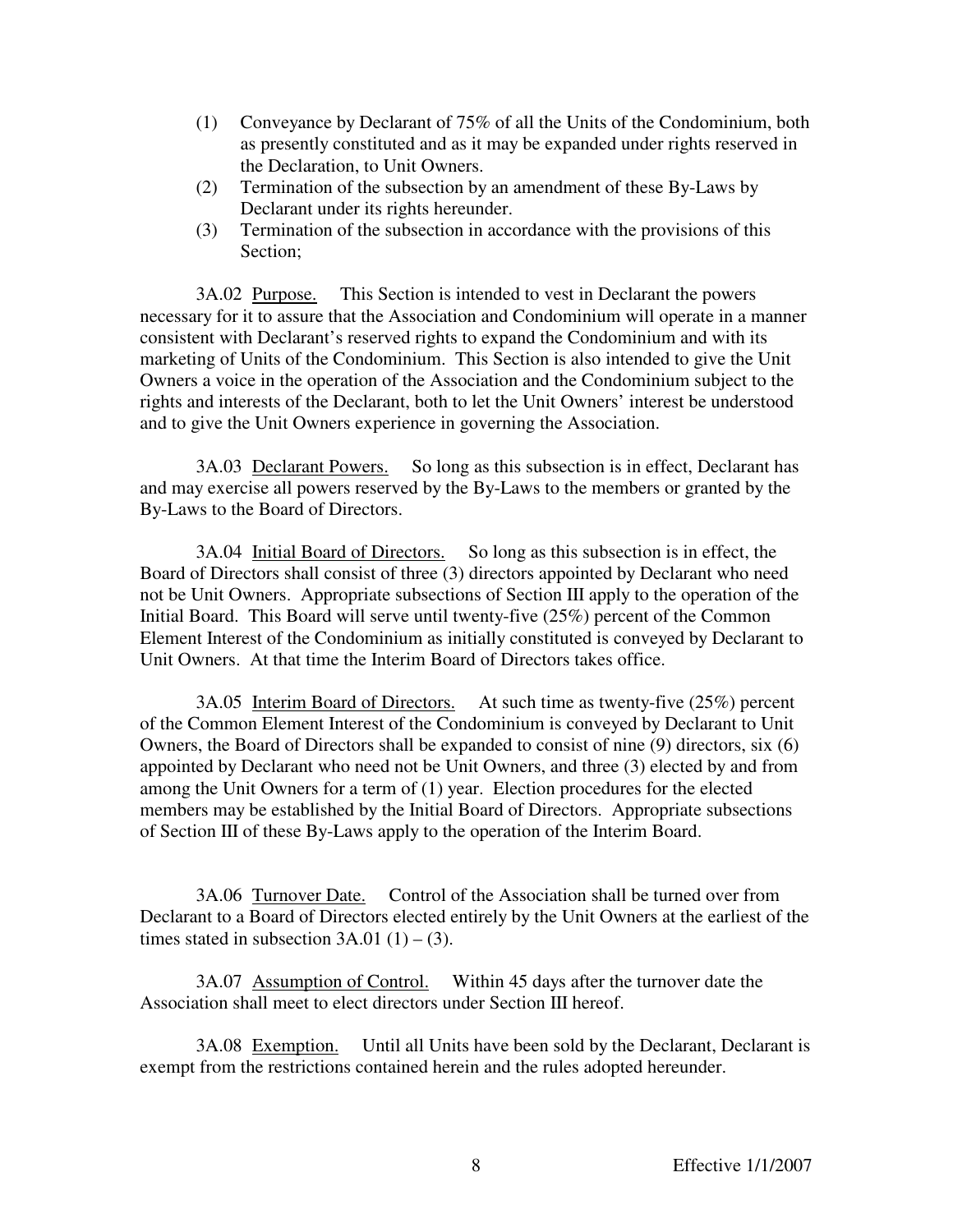3A.09 After Turnover. Following turnover date if, prior to the conveyance of all Units to Unit Owners, Declarant retains the right to name two (2) voting members to the Board of Directors until all Units have been sold by Declarant.

### **SECTION IV**

### **OFFICERS**

4.01 Designation. The principal officers of the Association are a President, a Vice President, a Secretary, and a Treasurer, all of whom shall be elected from the Board of Directors, and an Assistant Secretary/Treasurer who may be an employee of the Manager.

4.02 Election of Officers. The officers of the Association, except the Assistant Secretary/Treasurer, who is appointed by the Manager, are elected at the annual meeting of the Board of Directors.

4.03 Term. The officers of the Association hold office for a term of one year.

4.04 Removal of Officers. Any elected officer may be removed, with or without cause, by a majority vote of the Directors at any annual, regular or special meeting of the Board, notice of which includes notice of the proposed removal.

4.05 Vacancies. A vacancy in any principal office shall be filled by the Board of Directors.

4.06 President. The President is the principal officer of the Association. He presides at all meetings of the Association and of the Board of Directors, and has all of the power and duties set forth in these By-Laws or delegated to him by the Board of Directors.

4.07 Vice-President. The Vice-President takes the place of the President and performs his duties whenever the President is absent or unable to act. If neither the President nor the Vice-President is able to act, the Board of Directors shall appoint some other member of the Board to do so on an interim basis. The Vice-President shall also perform such other duties as shall from time to time be delegated to him by the Board of Directors.

4.08 Secretary. The Secretary supervises the taking, preparation and preservation of minutes of all meetings of the Board of Directors or of the Association, maintains the roster referred to in Section 2.01 hereof, causes all the notices required by these By-Laws to be given, certifies copies of the organizational and operational documents of the condominium, as amended from time to time, upon request and executes other certificates on behalf of the Association, and has other powers and duties as may be delegated to him in the Declaration, by these By-Laws, or by the Board of Directors.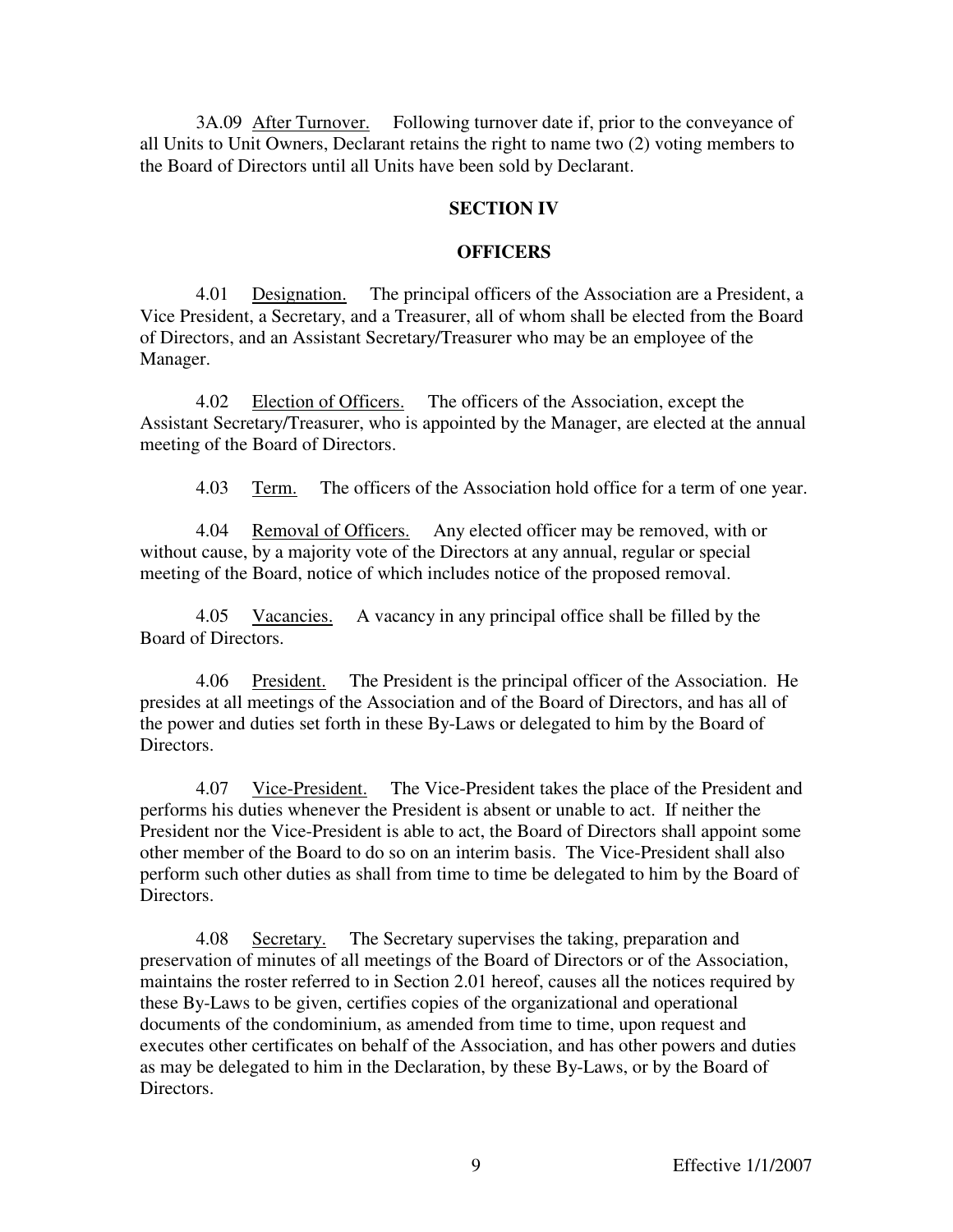4.09 Treasurer. The Treasurer supervises the keeping of the financial books and records of the Association, causes appropriate notices relating to Common Expenses of the Condominium to be given, supervises the collection of amounts due the Condominium and their application under the Declaration, By-Laws and policies established by the Board of Directors, and has such other powers and duties as may be delegated to him by these By-Laws or by the Board of Directors.

4.10 Assistant Secretary/ Treasurer. The Assistant Secretary/Treasurer performs all operational functions of the offices of Secretary and Treasurer under the supervision of such officers, serves as teller to count votes at Association meetings, and has such other powers and duties as may be delegated to him by the Board of Directors.

#### **SECTION V**

### **ASSESSMENTS**

5.01 Common Expenses. All expenditures for the operation, maintenance, repair and restoration of the Common Elements and for the operation of the Association are Common Expenses to be shared proportionately by the Unit Owners as set forth in the Declaration.

5.02 Regular Assessments. Regular assessments are those based upon the annual budget of the Condominium prepared by the Manager, adopted by the Board of Directors and approved by the members.

- (1) Budget. The budget for the forthcoming year shall be adopted by the Board of Directors and distributed with the notice of the annual meeting of members. The members may approve or disapprove the budget in whole but may not amend it. If disapproved, the budget shall be returned to the Board of Directors for further consideration and a special meeting of the members called to approve it before the beginning of the fiscal year; and until such budget is so approved, the budget for the preceding year shall remain in effect.
- (2) Assessments. Once the budget is adopted, the Manager shall allocate to the Units their proportionate share and give notice of the amount due from each Unit which shall be expressed both as an annual amount and in twelve (12) equal monthly installments. The monthly installments are delinquent if not paid before the fifth day of the month.

5.03 Special Assessments. If unbudgetted expenses for which no reserve has been created are incurred, the members shall hold a special meeting to levy a special assessment to pay these expenses. The special assessment may be in such amount, due and payable at such time and on such terms as the members determine.

5.04 Special Charges. In the event that a Unit Owner should fail to make any repair or maintain his Unit or any Limited Common Element appurtenant thereto, and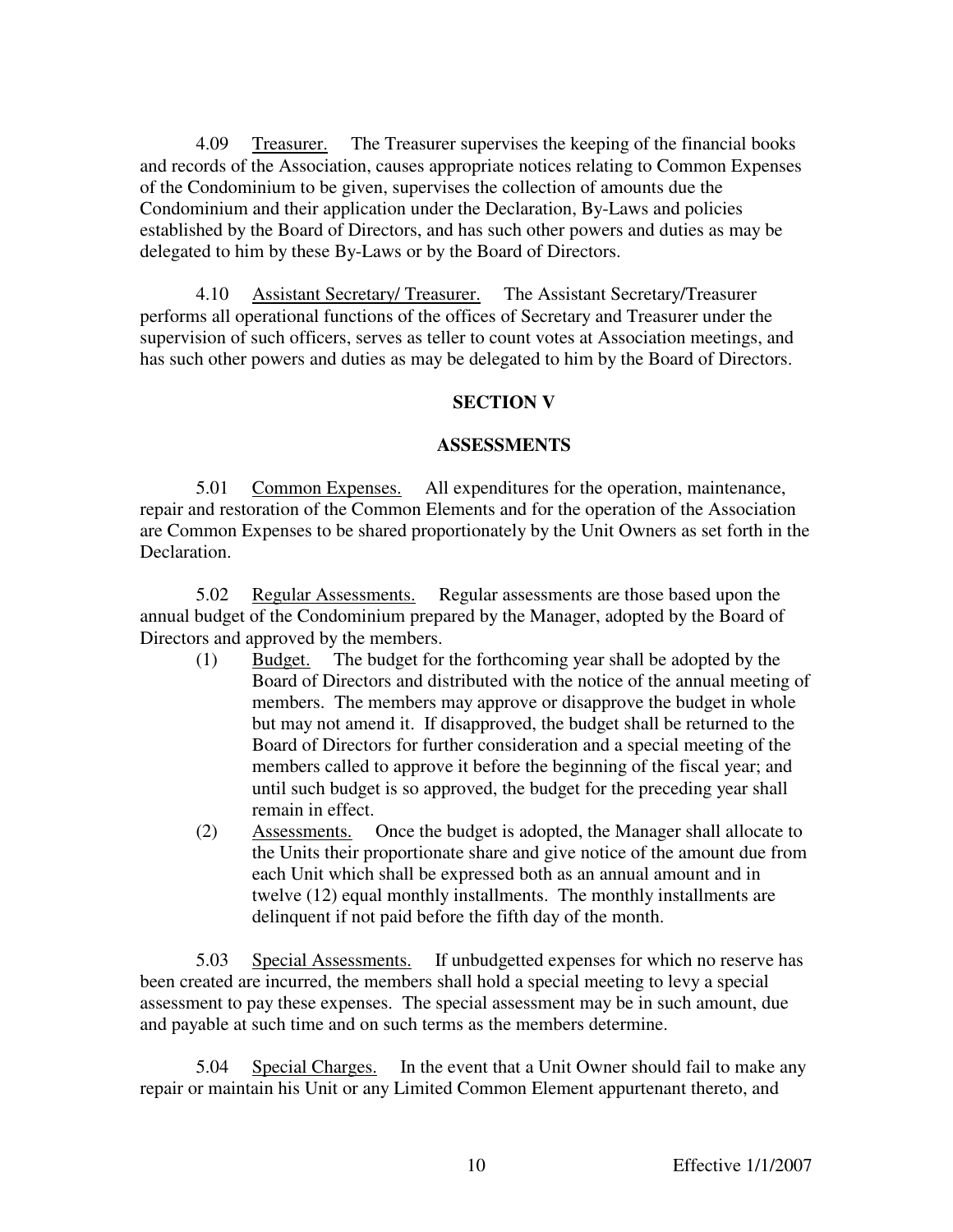such repair or maintenance is necessary to protect the Common Elements, the Association may make such repair or replacement on the Unit Owner's behalf; and charge the full cost thereof against such Unit Owner. Such charge shall be due and payable at such time and on such terms as the Board of Directors may determine.

5.05 Collection. The Association has all powers given by law, the Declaration or these By-Laws to effect collection of the assessments hereunder.

### **SECTION VI**

### **ACCOUNTS: FINANCES**

6.01 Accounts. The Association shall maintain such books and records and establish such financial accounts as required by law and as may be necessary accurately to reflect the condition and actions of the Association. Such books and records are open to inspection by all Unit Owners.

6.02 Audit. The Board of Directors may establish an audit committee containing at least one Unit Owner who is not a director, to audit the accounts of the Association.

#### **SECTION VII**

#### **LIABILITY OF OFFICERS**

7.01 Exculpation. No director or officer of the Association, in his capacity as director or officer rather than as a Unit Owner, is liable for acts or defaults of any other director, officer or Unit Owner or for any loss sustained by the Association or any member thereof, unless the same has resulted from his own willful misconduct or gross negligence. Nothing contained in this Section exempts such director or officer from the liabilities and obligations of Unit Owners as provided by these By-Laws.

7.02 Indemnification. Every director and officer of the Association shall be indemnified by the Association against all reasonable costs, expenses, and liabilities (including counsel fees) actually and necessarily incurred by or imposed upon him in connection with the claim, action suit, proceeding, investigation, or inquiry of whatever nature in which he may be involved as a party or otherwise by reason of his having been a director or officer of the Association at the time of the incurring or imposition of such costs, expenses, or liabilities, except in relation to matters as to which he shall be finally adjudged in such action, suit, proceeding, investigation, or inquiry to be liable for willful misconduct or gross negligence toward the Association in the performance of his duties, or in absence of such final adjudication, any determination of such liability by the opinion of legal counsel selected by the Association. The foregoing right to indemnification is in addition to and not in limitation of all rights to which such persons may be entitled as a matter of law and inures to the benefit of the legal representatives of such person. The Association may insure its obligations under this subsection.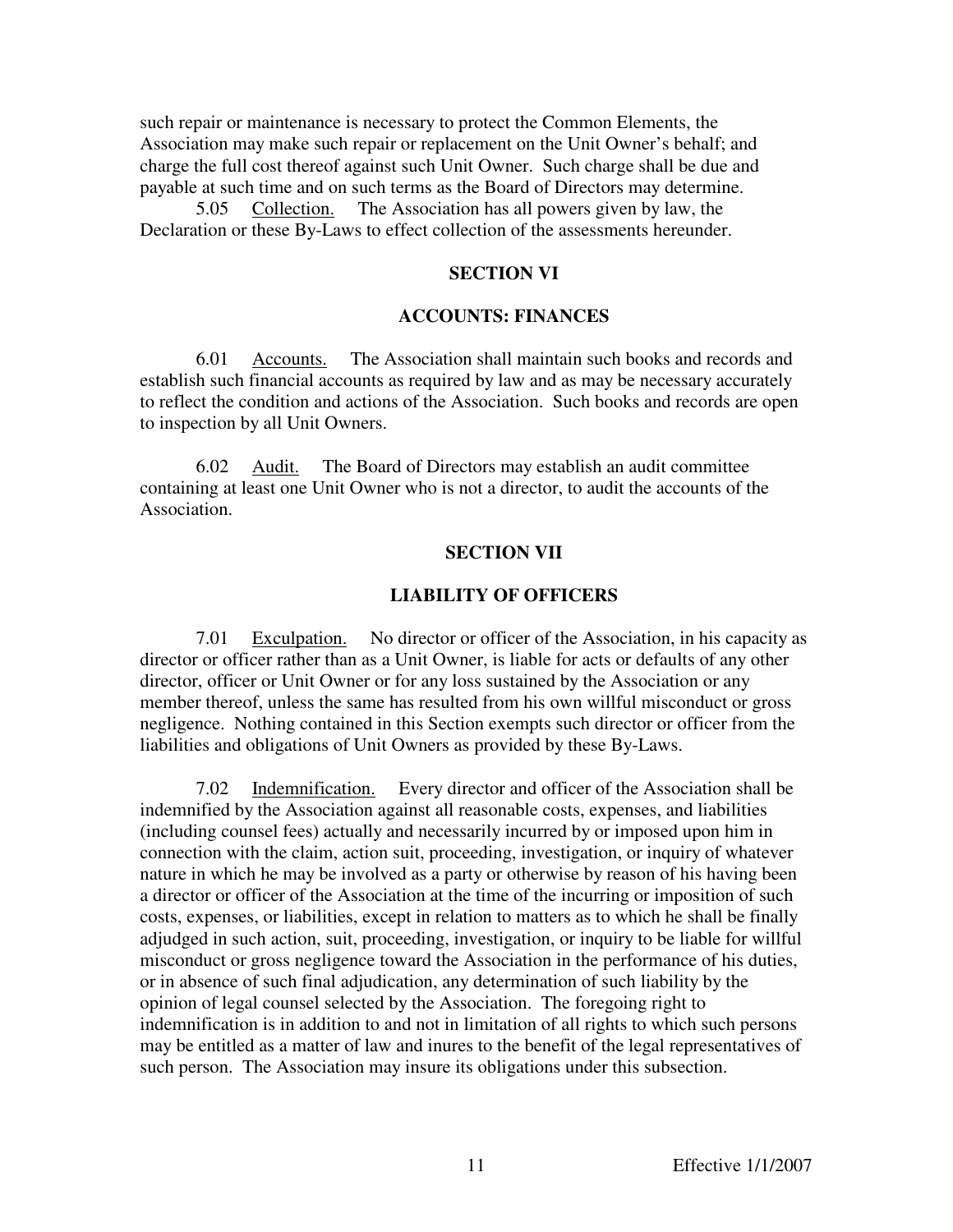### **SECTION VIII**

### **FISCAL YEAR**

8.01 Fiscal Year. The fiscal year of the Association begins on the first day of January in each year and ends on the last day of December of the same year.

## **SECTION IX**

#### **AMENDMENT**

9.01 Amendment. Except as otherwise provided herein, these By-Laws may be amended from time to time by affirmative vote of two-thirds (2/3) of the Unit votes at a meeting duly called for that purpose. Any portion of these By-Laws that merely reflect or give priority to the Declaration may not be amended unless the Declaration is similarly amended.

#### **SECTION X**

#### **INTERPRETATION**

10.01 Interpretation. In case any provision of these By-Laws shall be held invalid, such invalidity shall not render invalid any other provision hereof which can be given effect.

10.02 Captions. The captions herein are inserted only as a matter of convenience and for reference, and in no way define, limit, or describe the scope of these By-Laws, or the intent of any provision thereof.

10.03 Gender; Number. The use of the masculine gender in these By-Laws shall be deemed to include the feminine gender and the use of the singular shall be deemed to include the plural, whenever the context so requires.

### **SECTION XI**

### **BORROWING FUNDS**

11.01 Borrowing Funds. The Association may borrow funds and encumber the existing common areas of the condominium as security for such borrowing only upon an affirmative vote of 60% of the Unit votes at a meeting called for that purpose. The repayment of such indebtedness shall be a common expense and shall be included in the Association's budget.

11.02 Delarant Consent Required. The Association may not borrow funds or encumber the common areas during the period of Declarant control without the express written consent of Declarant.